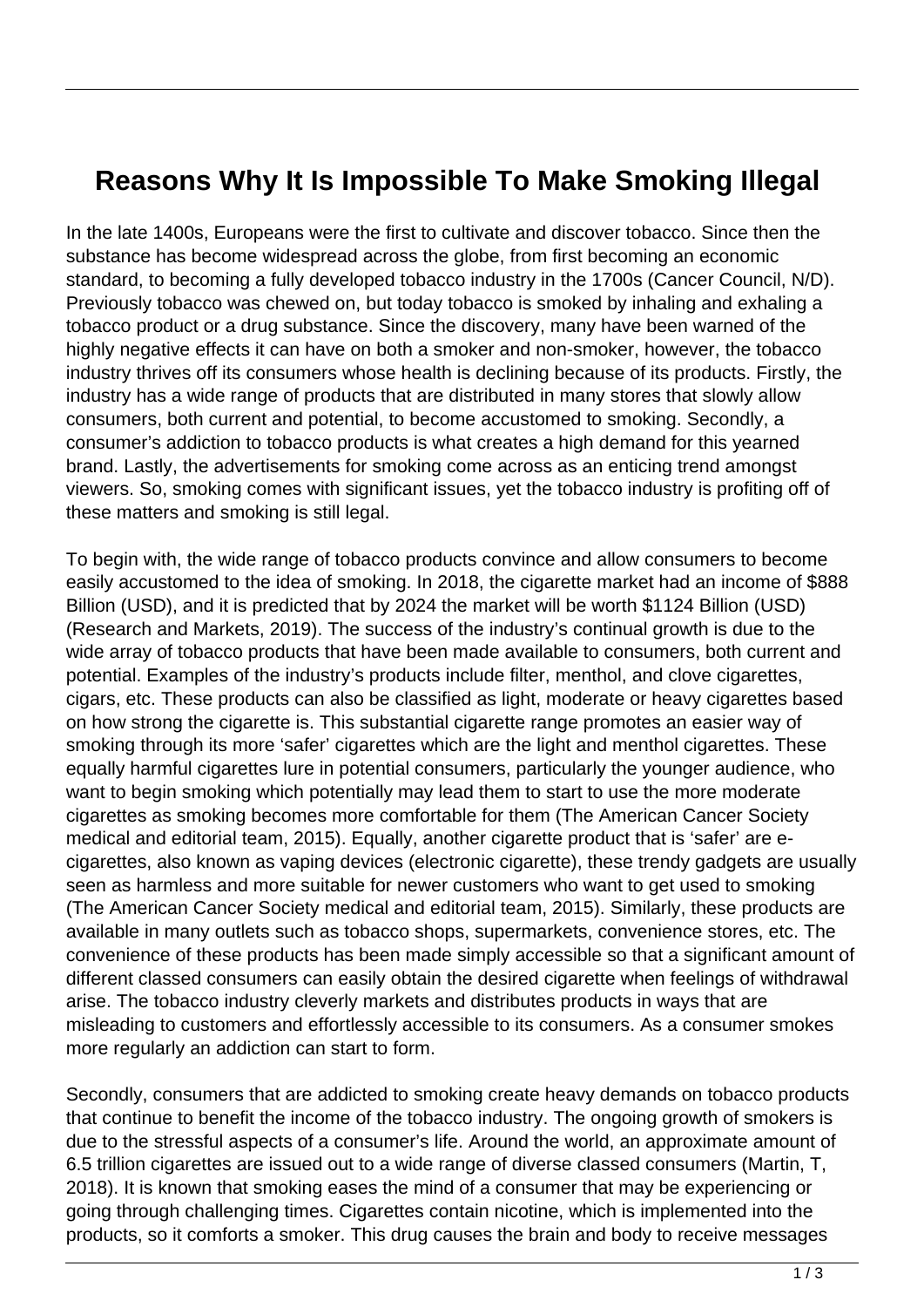traveling to and from at a high speed. The more a user continues to inhale the product for its comfort the more they become dependent on it, which leads to addiction (Alcohol and Drug Foundation, 2019). So, once addicted, cigarettes become a necessity to a user's mental and emotional state which allows the industry to continue to profit off of its consumer's growing health problems regardless of the negative impact it can have (Help to Quit, 2018). A continuous cycle of this smoking addiction rotates; feelings of uneasiness, smoke a cigarette, it continues. While people smoke to cope with everyday life, it can lead a consumer's wellbeing to the danger zone. This can slowly lead to more serious mental health issues such as depression, anxiety, bipolar disorder, etc. (Alcohol and Drug Foundation, 2019). As a smoker's mental health starts to become more heightened the more cigarettes that are being consumed, which causes the tobacco industry to distribute more products each day which becomes advantageous for them. While these tobacco products help smooth a user's mind it continues to deteriorate the consumer's health.

To continue, in some parts of countries smoking is restricted in particular areas, but it does not change the idea that it continues to bring a significant amount of health problems and even affect those who are non-smokers. Examples of restricted smoking areas include business premises, restaurants, schools, community centers, etc. The restriction of smoking in certain areas does not change that smoking affects the lives of many. Smoking takes the lives of more than 8 million (World Health Organization, 2019). The World Health Organization (2019) states that out of the 8 million, "1.2 million are the result of non-smokers exposed to secondhand smoke". So, the constant demands of cigarettes amongst consumers are negatively affecting them and others who are surrounded. The idea is smoking leads consumers to continually assist themselves to keep emotions under control being fully dependant on this substance. Thus, the industry portrays smoking to be appealing to its audience to receive an impressive income.

Lastly, the tobacco industry advertises its products to come across as trendy and appealing amongst customers in various ways. Today, advertising is everywhere, on street signs, in movies, on television, social media, even at the bus stop, the level of advertising the tobacco industry goes for is significant. Each year the industry spends billions to create the perfect tobacco advert as exciting, trendy, and safe. A lot of the times smoking can be viewed on video games, tv, and online. For example, a certain character in a tv show may be seen smoking casually whilst they talk to a friend or a video game may contain a short segment where a video is displayed showing two soldiers smoking casually. The media has a big influence in today's society and the tobacco industry uses deceptive ways to appeal to a wider audience. These various advertising strategies are viewed by a wide range of audiences such as young teenagers to adults (The American Cancer Society medical and editorial team, 2015). The way smoking adverts are displayed influences a viewer that smoking is 'ok' and is not as harmful as it seems. Those viewers who are more exposed to smoking advertisements may slowly find a liking to the idea of smoking (The American Cancer Society medical and editorial team, 2015). So, the media plays a significant role in the tobacco industry's marketing. A substantial amount of people are surrounded by the media, and the smoking adverts that are viewed by a wider population can encourage them to begin smoking which will impact a potential customer's life. However, the tobacco industry is the ones that seek the benefits.

In conclusion, the reason smoking is not illegal is due to the significant amount of money it successfully makes off of the deteriorating lives of its consumers. So, the tobacco industry should stop the idea of weaker cigarettes so that the younger population isn't influenced by the